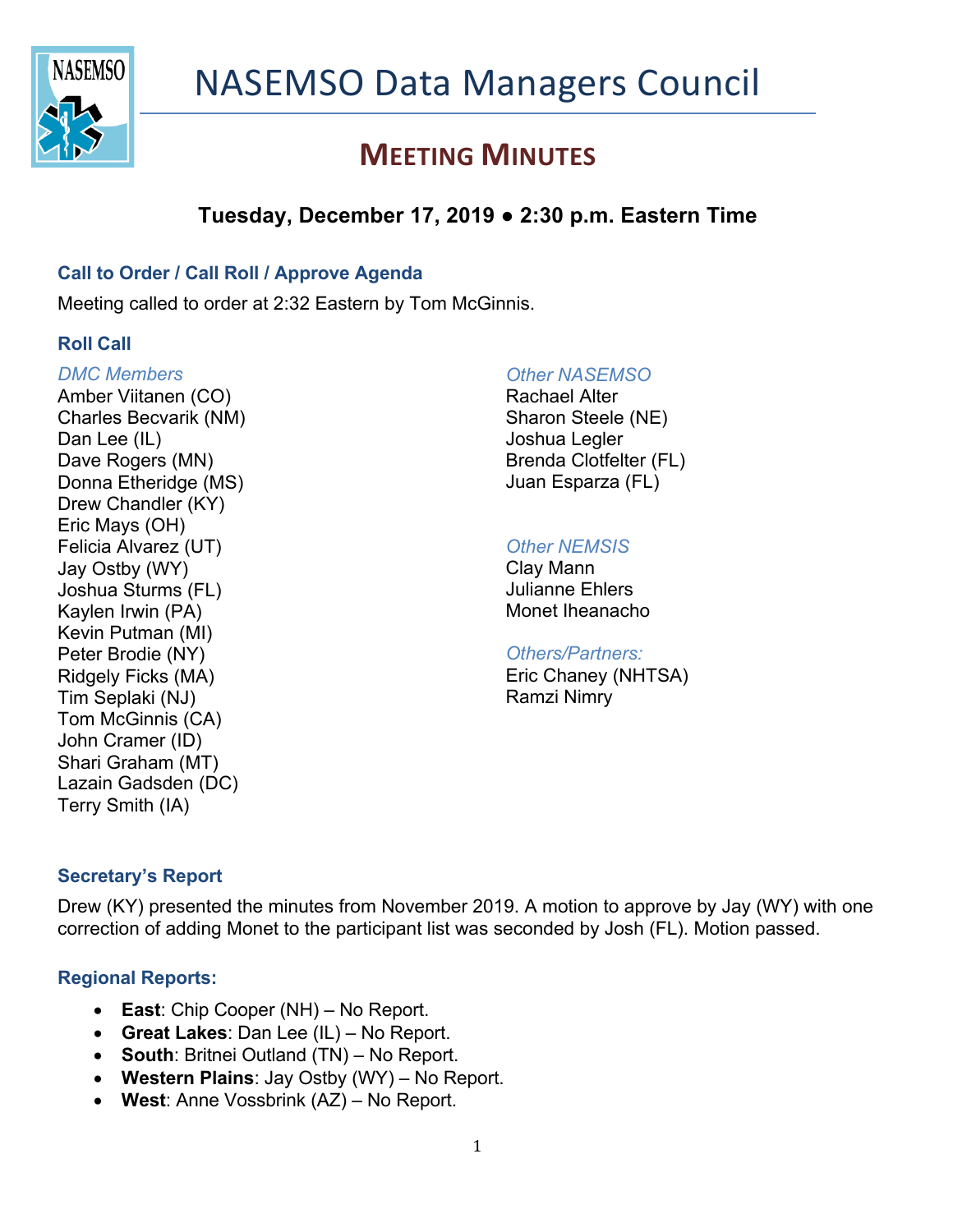

# **MEETING MINUTES**

### **Council Representative Reports**

- NASEMSO Community Paramedicine/Mobile Integrated Health Committee Anne Vossbrink o No report.
- NASEMSO HITS Committee Tim Seplaki
	- o No report.
- NAEMSMA Information & Technology Committee Ridgely Ficks
	- o No report.

### **Old Business**

- DMC Strategic Direction Rachel provided a summary of the recent Board Retreat where they discussed a strategic plan requirement in the bylaws for councils. The timeline should be finalized up at the January board meeting. We can expect the plans to be due in October and approved in December.
- NEMSIS/EMS Data "101" Document Eric stated this would be a priority at the first of the year.
- Opiate Funding Workgroup No report.
- Extended Data Definitions Draft Review Julianne presented a draft document and requested DMC assistance flushing out some of the changes for v3.5. The file is to be shared via the email listserve and posted to the Basecamp site.

### **New Business**

• None.

## **Partner Reports**

### *NHTSA Office of EMS*

- Prehospital/Hospital Data Integration Summit January Eric stated about 75 individuals have responded to the summit invitation and highlighted the agenda. It was noted at least two DMC members and one state director would be in attendance.
- ET3 Pilot Project That team clearly understand the need to stay as close to the NEMSIS dataset as possible. A subcontract with Yale (Core) is going to request significant data from states for model validation. An effort is underway to coordinate their ask given the sensitivity and volume.
- NEMSIS 101 See Old Business.
- NEMSIS RFI Eric noted this RFI is currently open and findings will be presented following the closure.